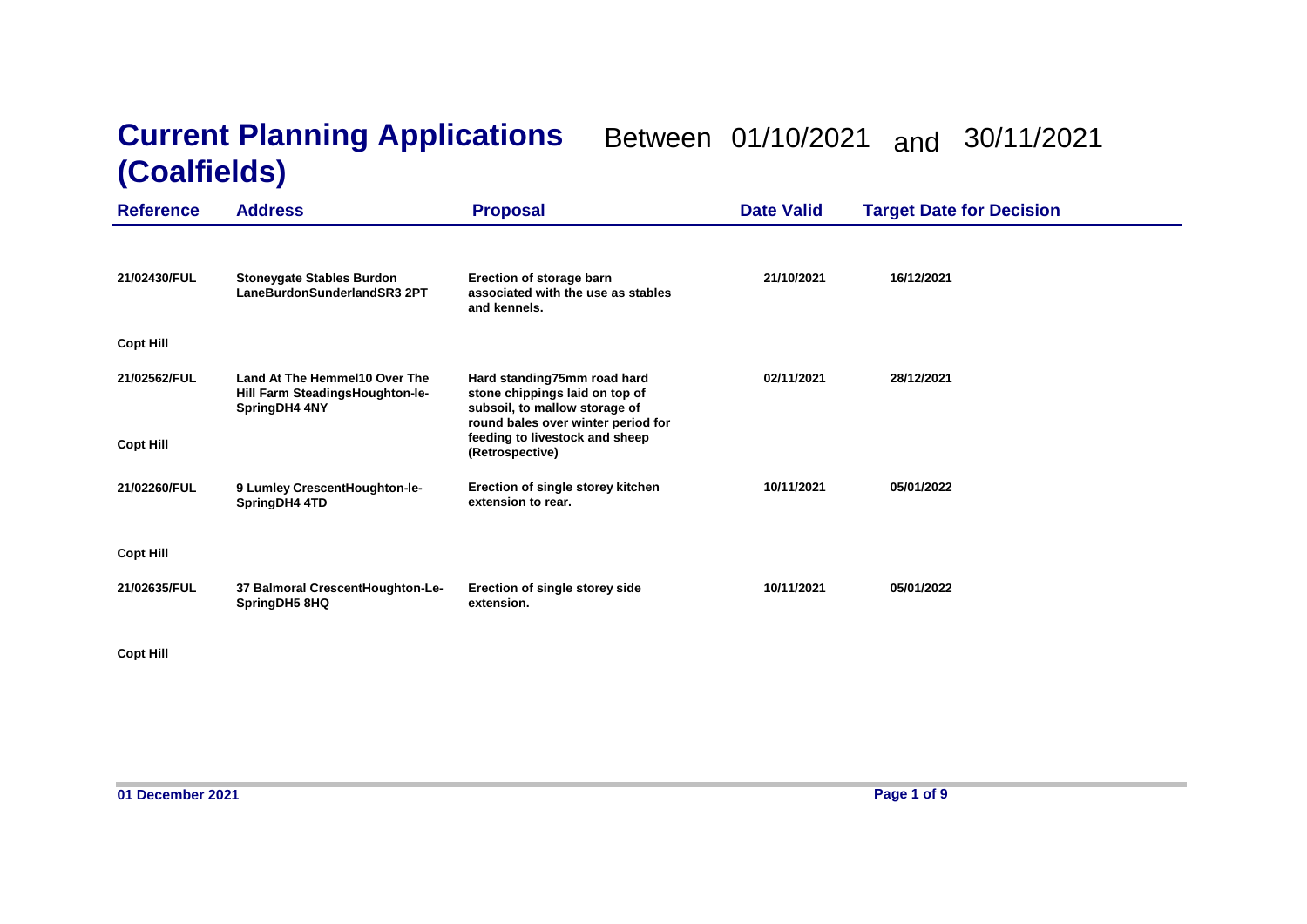| <b>Reference</b> | <b>Address</b>                                                                                                                               | <b>Proposal</b>                                                                                                                            | <b>Date Valid</b> | <b>Target Date for Decision</b> |
|------------------|----------------------------------------------------------------------------------------------------------------------------------------------|--------------------------------------------------------------------------------------------------------------------------------------------|-------------------|---------------------------------|
| 21/02656/PRI     | 7 George StreetHetton-le-<br>HoleHoughton-le-SpringDH5 9AL                                                                                   | Erection of a siingle storey<br>extension to rear (Extends 4.50m<br>from the original dwelling, 3.80m<br>in height and 2.45m to the eaves) | 11/11/2021        | 23/12/2021                      |
| <b>Copt Hill</b> |                                                                                                                                              |                                                                                                                                            |                   |                                 |
| 21/02309/FUL     | <b>7 The GroveRainton</b><br>BridgeHoughton-Le-SpringDH5<br>8NT                                                                              | Raise roof of existing dwelling to<br>create first floor accommodation,<br>comprising 4no. bedrooms with<br>ensuites and storage. External | 12/11/2021        | 07/01/2022                      |
| <b>Copt Hill</b> |                                                                                                                                              | changes to materials and glazed<br>openings.                                                                                               |                   |                                 |
| 21/02361/FUL     | <b>Land AtChapel Street/Edward</b><br>StreetHetton Le HoleHoughton-le-<br><b>Spring</b>                                                      | Erection of 6no. apartments with<br>associated parking and<br>landscaping                                                                  | 18/11/2021        | 13/01/2022                      |
| <b>Copt Hill</b> |                                                                                                                                              |                                                                                                                                            |                   |                                 |
| 21/02312/FUL     | 7 Hartside GardensHoughton-Le-<br>SpringDH5 0NQ                                                                                              | Erection of a single storey side<br>extension                                                                                              | 04/10/2021        | 29/11/2021                      |
| <b>Hetton</b>    |                                                                                                                                              |                                                                                                                                            |                   |                                 |
| 21/02336/FUL     | <b>Reserve Forces And Cadet</b><br><b>AssociationHetton Resource</b><br><b>CentreOffice PlaceHetton-le-</b><br>HoleHoughton-le-SpringDH5 9JL | Installation of replacement<br>windows and rooflights.                                                                                     | 04/10/2021        | 29/11/2021                      |
| Hetton           |                                                                                                                                              |                                                                                                                                            |                   |                                 |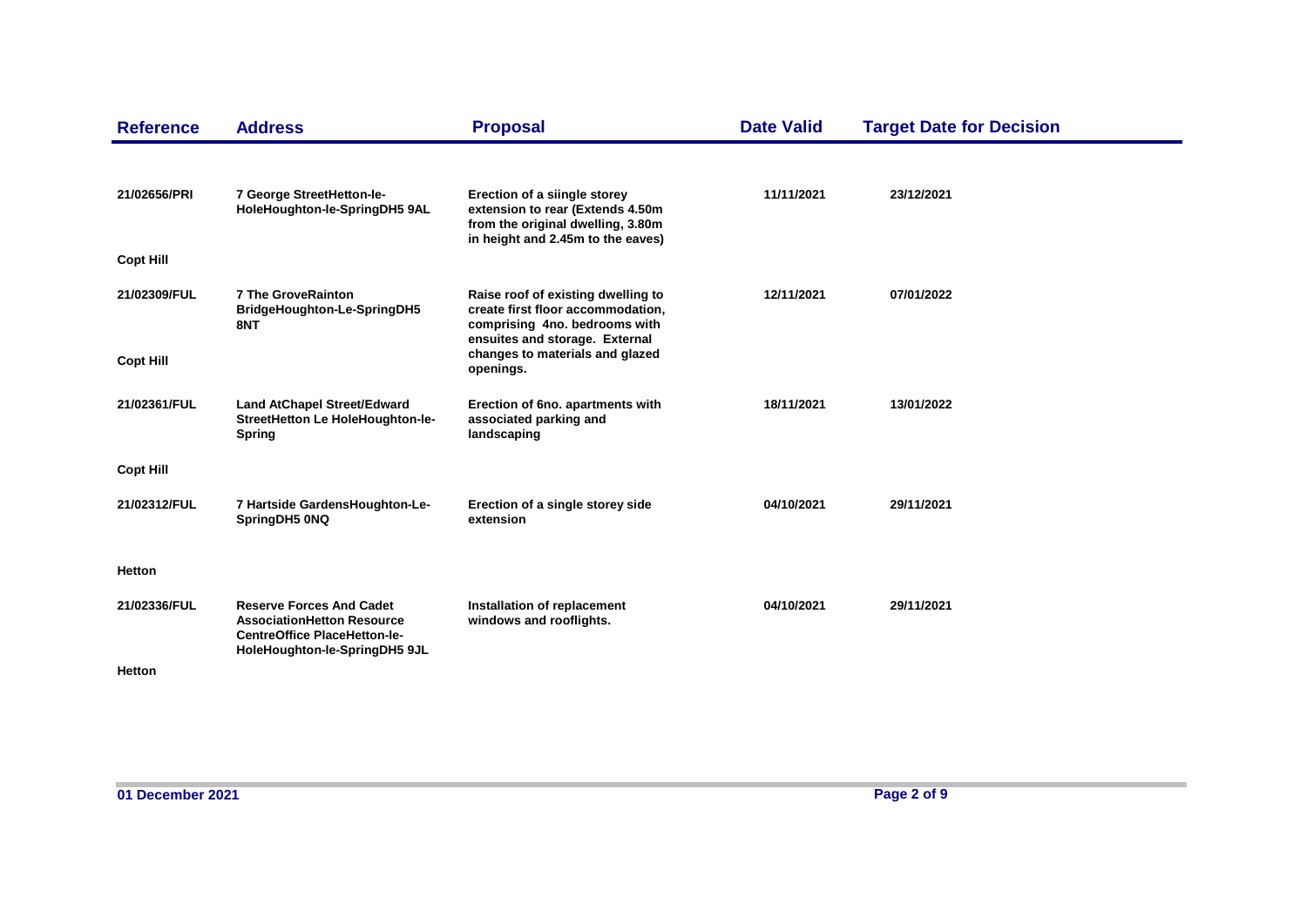| <b>Reference</b> | <b>Address</b>                                                                       | <b>Proposal</b>                                                                                                                           | <b>Date Valid</b> | <b>Target Date for Decision</b> |
|------------------|--------------------------------------------------------------------------------------|-------------------------------------------------------------------------------------------------------------------------------------------|-------------------|---------------------------------|
| 21/02408/FUL     | Land AtLogan StreetHetton-le-<br>HoleHoughton-le-Spring                              | Erection of a detached dwelling<br>with associated parking and<br>access                                                                  | 14/10/2021        | 09/12/2021                      |
| <b>Hetton</b>    |                                                                                      |                                                                                                                                           |                   |                                 |
| 21/02364/FUL     | 10 Hedgelea RoadEast<br>RaintonHoughton-Le-SpringDH5<br>9RR                          | Replacement boundary fence to<br>side                                                                                                     | 15/10/2021        | 10/12/2021                      |
| <b>Hetton</b>    |                                                                                      |                                                                                                                                           |                   |                                 |
| 21/02418/FUL     | 5 Gilesgate RoadEasington<br>LaneHoughton-le-SpringDH5 0EZ                           | Erection of first floor extension<br>above existing garage and porch<br>to front.                                                         | 15/10/2021        | 10/12/2021                      |
| <b>Hetton</b>    |                                                                                      |                                                                                                                                           |                   |                                 |
| 21/02417/FUL     | <b>Hetton Lyons ParkDowns Pit</b><br>LaneHetton-le-HoleHoughton-le-<br>SpringDH5 9NL | <b>Installation of Heritage</b><br>Locomotive artwork manufactured<br>from 5mm Corten weathering steel<br>to commemorate the Bicentennial | 21/10/2021        | 16/12/2021                      |
| Hetton           |                                                                                      | of Hetton Colliery Railway in 2022.                                                                                                       |                   |                                 |
| 21/02543/FUL     | 1A Moorhouse GardensHetton-le-<br>HoleHoughton-Le-SpringDH5 0AD                      | <b>Erection of single storey</b><br>extension to rear and conversion<br>of garage into habitable room.                                    | 01/11/2021        | 27/12/2021                      |

**Hetton**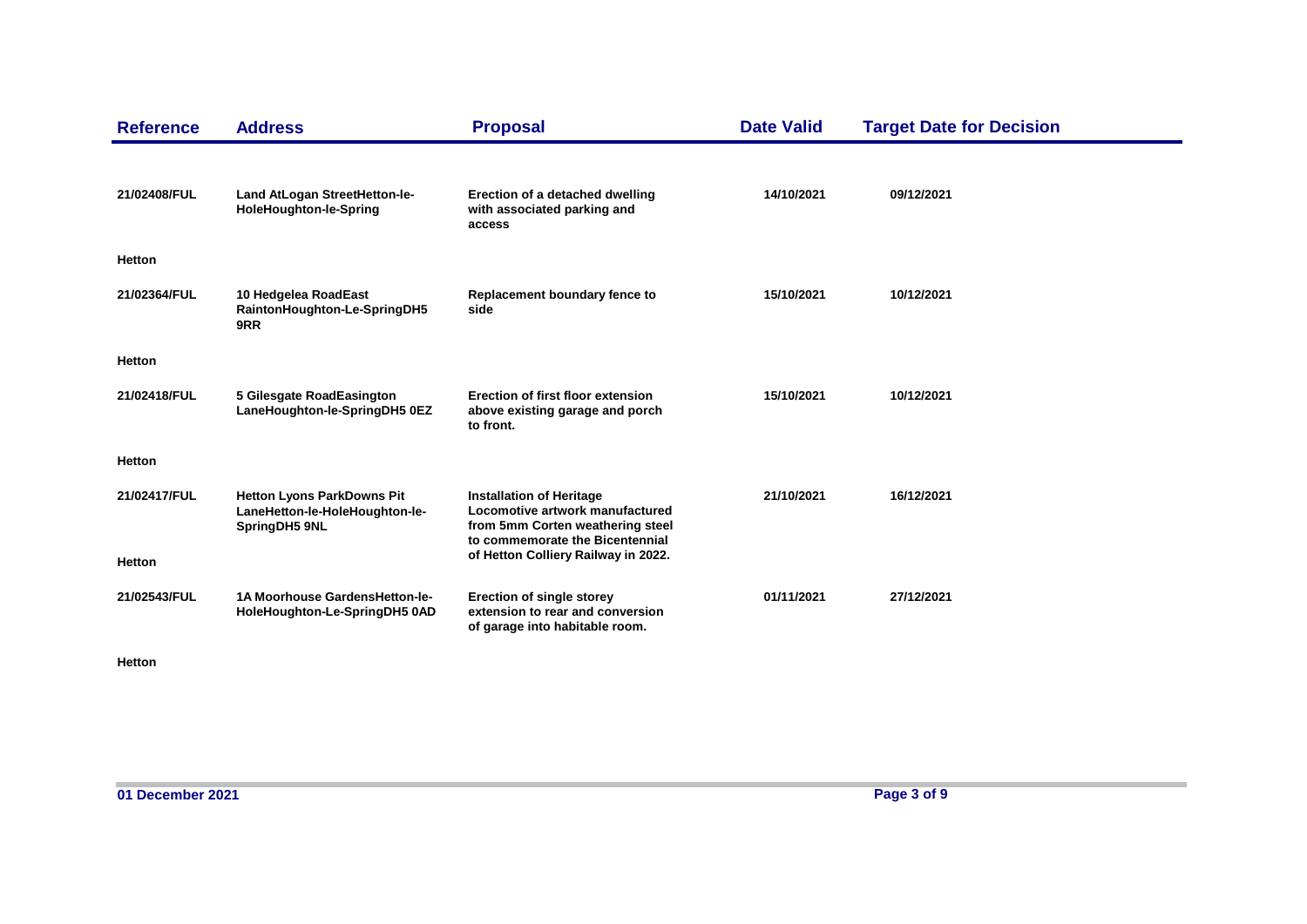| <b>Reference</b>              | <b>Address</b>                                                                      | <b>Proposal</b>                                                                                                                                                                                                                                                                                                                                                                                                                                             | <b>Date Valid</b> | <b>Target Date for Decision</b> |
|-------------------------------|-------------------------------------------------------------------------------------|-------------------------------------------------------------------------------------------------------------------------------------------------------------------------------------------------------------------------------------------------------------------------------------------------------------------------------------------------------------------------------------------------------------------------------------------------------------|-------------------|---------------------------------|
| 21/02625/FUL                  | <b>HillcrestDurham RoadEast</b><br>RaintonHoughton-le-SpringDH5<br>9QT              | Erection of a two storey rear<br>extension, including alterations to<br>existing juliet balcony to rear.                                                                                                                                                                                                                                                                                                                                                    | 10/11/2021        | 05/01/2022                      |
| <b>Hetton</b>                 |                                                                                     |                                                                                                                                                                                                                                                                                                                                                                                                                                                             |                   |                                 |
| 21/02440/FUL                  | <b>Hetton CentreWelfare</b><br>RoadHetton-le-HoleHoughton-Le-<br>SpringDH5 9NE      | Installation of 4 new floodlights<br>and new payment kiosk<br>(retrospective)                                                                                                                                                                                                                                                                                                                                                                               | 11/11/2021        | 06/01/2022                      |
| <b>Hetton</b>                 |                                                                                     |                                                                                                                                                                                                                                                                                                                                                                                                                                                             |                   |                                 |
| 21/02551/LP3                  | 25 Grasmere AvenueEasington<br>LaneHoughton-le-SpringDH5 0PW                        | Change of use from extra care<br>housing to 1 no. dwelling house.                                                                                                                                                                                                                                                                                                                                                                                           | 12/11/2021        | 07/01/2022                      |
| <b>Hetton</b>                 |                                                                                     |                                                                                                                                                                                                                                                                                                                                                                                                                                                             |                   |                                 |
| 21/02380/FUL<br><b>Hetton</b> | <b>Gateway North EastElemore</b><br>LaneEasington LaneHoughton-le-<br><b>Spring</b> | <b>Creation of first floor within</b><br>existing roof space, refurbishment<br>of existing windows and<br>installation of rooflights.<br>Demolition of the existing single<br>storey central in-fill extension and<br>replacement with larger entrance<br>structure, and demolition of the<br>existing single storey side<br>entrance/extensions and<br>replacement with larger structure,<br>which will accommodate a<br>hydrotherapy pool and plant room. | 15/11/2021        | 10/01/2022                      |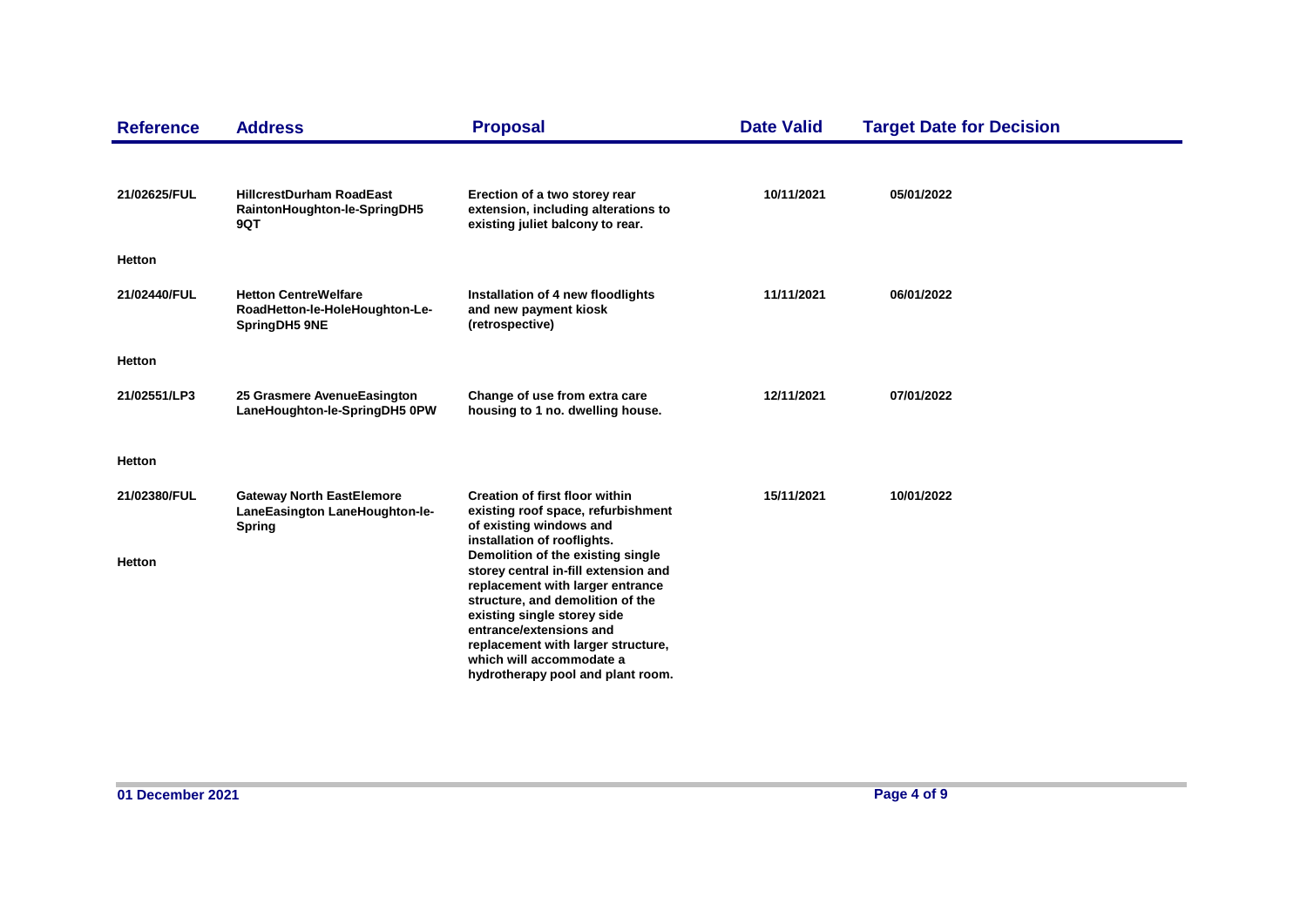| <b>Reference</b>         | <b>Address</b>                                               | <b>Proposal</b>                                                                                                                                                                                                                           | <b>Date Valid</b> | <b>Target Date for Decision</b> |
|--------------------------|--------------------------------------------------------------|-------------------------------------------------------------------------------------------------------------------------------------------------------------------------------------------------------------------------------------------|-------------------|---------------------------------|
| 21/00384/FUL             | 12 Burn CrookHoughton-Le-<br>SpringDH5 8NR                   | Erection of two storey side<br>extension and single storey<br>extensions to front, side and rear.                                                                                                                                         | 22/11/2021        | 17/01/2022                      |
| Hetton                   |                                                              |                                                                                                                                                                                                                                           |                   |                                 |
| 21/02330/FUL             | 2 Tudhoe CloseHoughton-le-<br>SpringDH4 6GA                  | Erection of single storey side<br>extension and single storey<br>extension to rear.                                                                                                                                                       | 04/10/2021        | 29/11/2021                      |
| Houghton                 |                                                              |                                                                                                                                                                                                                                           |                   |                                 |
| 21/00078/FUL             | 24 WatergateHoughton-le-<br>SpringDH4 6GL                    | Change of use of open space to<br>private garden and boundary<br>fence enclosure (retrospective).                                                                                                                                         | 04/10/2021        | 29/11/2021                      |
| Houghton                 |                                                              |                                                                                                                                                                                                                                           |                   |                                 |
| 21/02475/FUL             | 6 Tudhoe CloseHoughton-le-<br>SpringDH4 6GA                  | Erection of rear single storey<br>extension.                                                                                                                                                                                              | 22/10/2021        | 17/12/2021                      |
| Houghton                 |                                                              |                                                                                                                                                                                                                                           |                   |                                 |
| 21/02509/VAR<br>Houghton | <b>Land AtAvenue VivianFence</b><br>HousesHoughton-le-Spring | Variation of condition 3 attached<br>to approved application<br>20/00704/FUL (Application for the<br>erection of 6no replacement<br>dwellings including demolition of<br>6no existing dwellings with<br>associated landscaping works), to | 27/10/2021        | 22/12/2021                      |
|                          |                                                              | change the colour of the roof tiles<br>to 4no plots (44, 45, 48 & 49) from<br>red to grey.                                                                                                                                                |                   |                                 |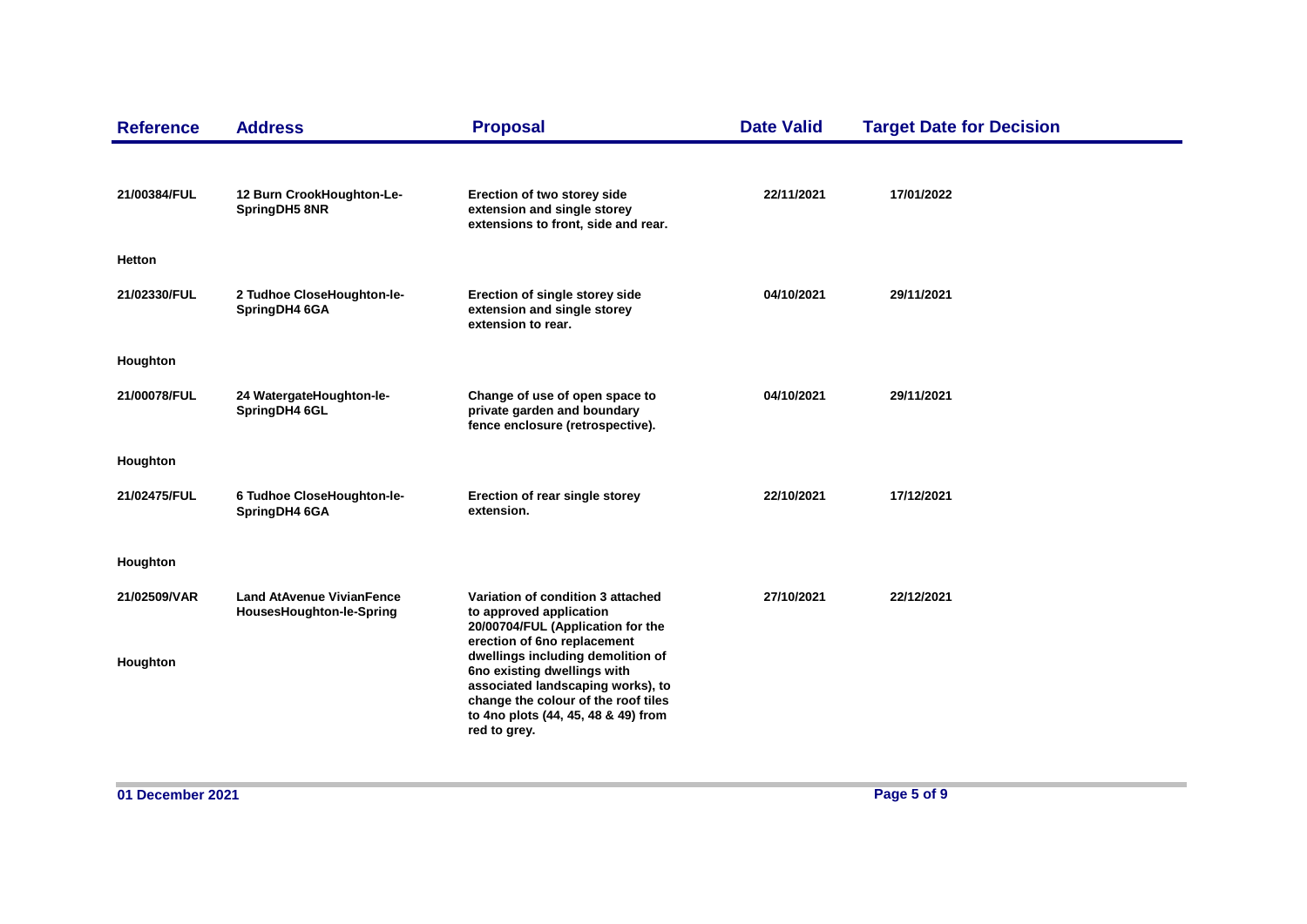| <b>Reference</b> | <b>Address</b>                                                                                      | <b>Proposal</b>                                                                                                                                                                                                                                                                                                                                                                  | <b>Date Valid</b> | <b>Target Date for Decision</b> |
|------------------|-----------------------------------------------------------------------------------------------------|----------------------------------------------------------------------------------------------------------------------------------------------------------------------------------------------------------------------------------------------------------------------------------------------------------------------------------------------------------------------------------|-------------------|---------------------------------|
| 21/02557/FUL     | 9 Redburn CloseHoughton-le-<br>SpringDH4 5DP                                                        | Erection of front porch.                                                                                                                                                                                                                                                                                                                                                         | 02/11/2021        | 28/12/2021                      |
| Houghton         |                                                                                                     |                                                                                                                                                                                                                                                                                                                                                                                  |                   |                                 |
| 21/02629/SUB     | 45 Abbey DriveHoughton-le-<br>SpringDH4 5LA                                                         | Erection of first floor extension to<br>East elevation including balcony<br>area and roof height raised.<br>Dormer window to rear.                                                                                                                                                                                                                                               | 10/11/2021        | 05/01/2022                      |
| Houghton         |                                                                                                     |                                                                                                                                                                                                                                                                                                                                                                                  |                   |                                 |
| 21/02647/ADV     | Land To The South OfBlack Boy<br>RoadFence HousesHoughton-le-<br><b>Spring</b>                      | Erection of 4no non illuminated<br>sign boards.                                                                                                                                                                                                                                                                                                                                  | 16/11/2021        | 11/01/2022                      |
| Houghton         |                                                                                                     |                                                                                                                                                                                                                                                                                                                                                                                  |                   |                                 |
| 21/02708/VAR     | 4 Oak Tree RiseLand Opposite The<br><b>MewsRedburn Row Chilton</b><br><b>MoorHoughton-le-Spring</b> | Variation of conditions 2 and 4<br>attached to approved planning<br>application 21/00685/REM<br>(Reserved matters approval for                                                                                                                                                                                                                                                   | 17/11/2021        | 12/01/2022                      |
| Houghton         |                                                                                                     | scale, appearance and landscape<br>relating to planning application<br>16/00091/HYB (Hybrid planning<br>application - Outline planning<br>application for the erection of 4<br>no. detached dwellings (approval<br>sought for access and layout) and<br>Full planning application for the<br>erection of 1 no. detached<br>dwelling (Plot 3)) to vary house<br>design of plot 4. |                   |                                 |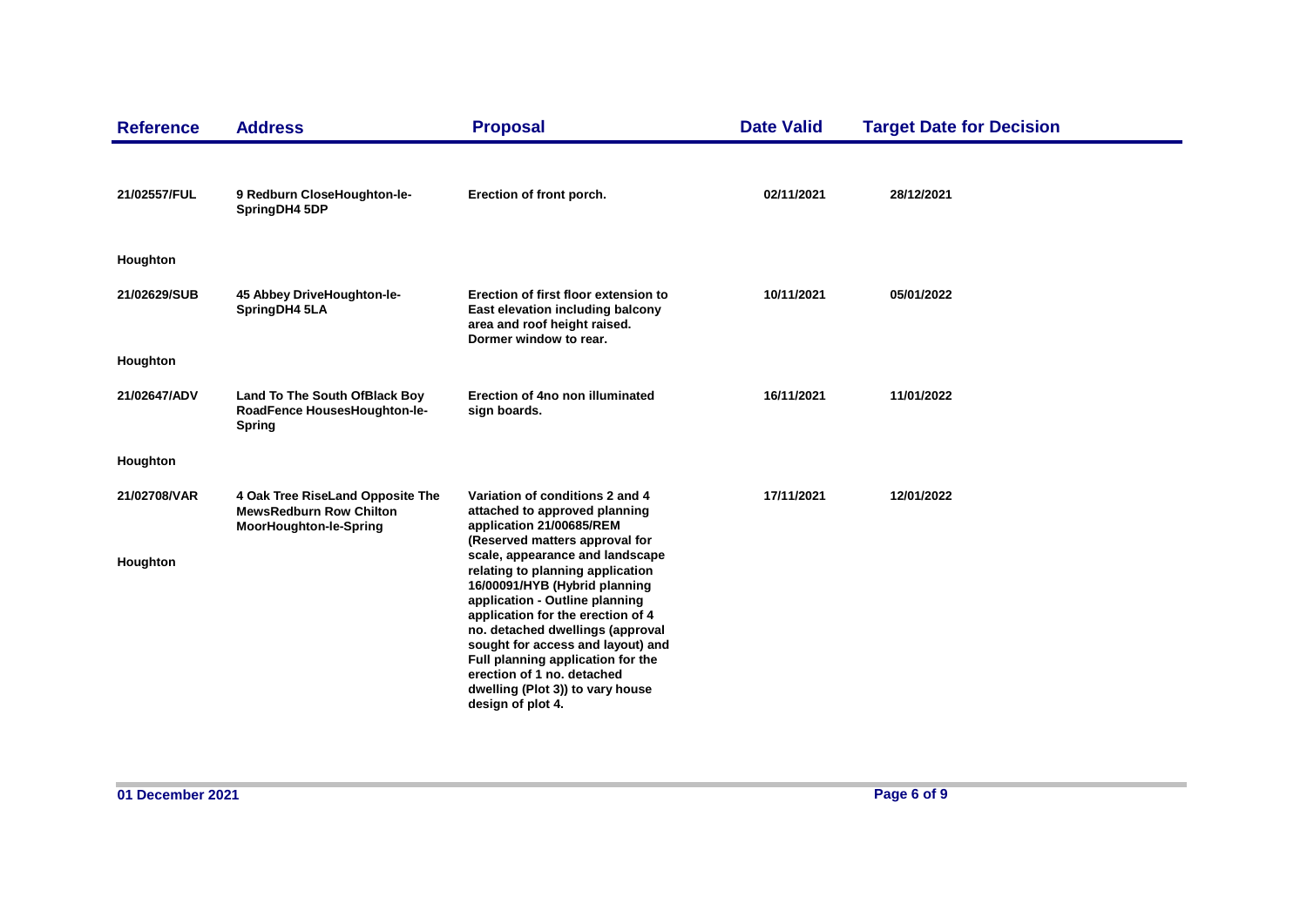| <b>Reference</b>  | <b>Address</b>                                                                                      | <b>Proposal</b>                                                                                                                                                                                                                                    | <b>Date Valid</b> | <b>Target Date for Decision</b> |  |
|-------------------|-----------------------------------------------------------------------------------------------------|----------------------------------------------------------------------------------------------------------------------------------------------------------------------------------------------------------------------------------------------------|-------------------|---------------------------------|--|
|                   |                                                                                                     |                                                                                                                                                                                                                                                    |                   |                                 |  |
| 21/02648/VAR      | <b>Land Opposite The MewsRedburn</b><br>RowChilton MoorHoughton-le-<br><b>Spring</b>                | Variation of condition following<br>approval of 16/00091/HYB (Hybrid<br>planning application - Outline<br>planning application for the                                                                                                             | 18/11/2021        | 13/01/2022                      |  |
| Houghton          |                                                                                                     | erection of 4 no. detached<br>dwellings (approval sought for<br>access and layout) and Full<br>planning application for the<br>erection of 1 no. detached<br>dwelling (Plot 3) - AMENDED<br>SCHEME.) to vary the approved<br>house type of plot 2. |                   |                                 |  |
| 21/02688/SUB      | 32 Sherburn GroveHoughton-le-<br>SpringDH4 5HW                                                      | Erection of a single storey<br>extension to front, side and rear.<br>(Resubmission)                                                                                                                                                                | 25/11/2021        | 20/01/2022                      |  |
| Houghton          |                                                                                                     |                                                                                                                                                                                                                                                    |                   |                                 |  |
| 21/01718/FUL      | <b>School House Offerton</b><br>VillageSunderlandSR4 9JP                                            | Change of use to coffee/sandwich<br>shop including associated<br>external seating area and car<br>parking.                                                                                                                                         | 01/10/2021        | 26/11/2021                      |  |
| <b>Shiney Row</b> |                                                                                                     |                                                                                                                                                                                                                                                    |                   |                                 |  |
| 21/02343/LP3      | <b>Herrington Park CafeHerrington</b><br><b>Country ParkChester</b><br><b>RoadPenshawSunderland</b> | Change of use of ground<br>maintenance storage area to<br>provide extension to existing<br>café. Works to include new                                                                                                                              | 08/10/2021        | 03/12/2021                      |  |
| <b>Shiney Row</b> |                                                                                                     | kitchen/ servery, entrances and<br>seating area. External alterations<br>to include new windows and<br>enlarged terrace area for seating.                                                                                                          |                   |                                 |  |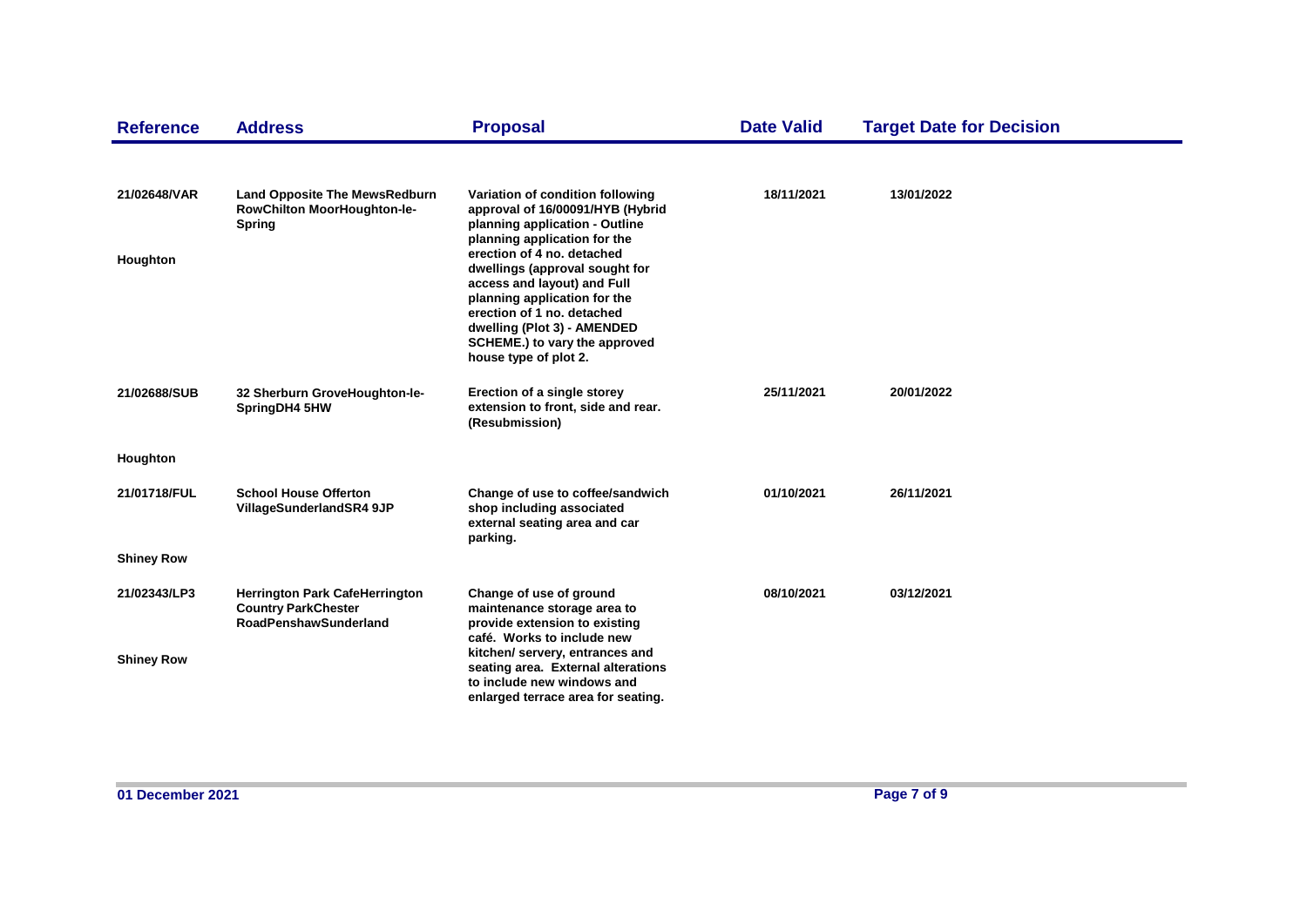| <b>Reference</b>  | <b>Address</b>                                                              | <b>Proposal</b>                                                                                        | <b>Date Valid</b> | <b>Target Date for Decision</b> |
|-------------------|-----------------------------------------------------------------------------|--------------------------------------------------------------------------------------------------------|-------------------|---------------------------------|
| 21/02344/FUL      | 29 Ferndale<br>RoadPenshawHoughton-Le-<br>SpringDH4 7JE                     | Erection of single storey side/rear<br>extension.                                                      | 08/10/2021        | 03/12/2021                      |
| <b>Shiney Row</b> |                                                                             |                                                                                                        |                   |                                 |
| 21/02466/FUL      | Co-operative Food1 - 2 Percy<br>TerracePenshawHoughton-le-<br>SpringDH4 7PG | Installation of 2 No. satellite<br>dishes.                                                             | 21/10/2021        | 16/12/2021                      |
| <b>Shiney Row</b> |                                                                             |                                                                                                        |                   |                                 |
| 21/02600/FUL      | <b>Wood VillaAlice Well</b><br>VillasCoxgreenSunderlandSR4<br>9JU           | Erection of a roof top balcony to<br>rear and 2no. juliet balconies to<br>first floor front elevation. | 08/11/2021        | 03/01/2022                      |
| <b>Shiney Row</b> |                                                                             |                                                                                                        |                   |                                 |
| 21/02612/FUL      | 9 Penshaw PlaceHoughton-Le-<br>SpringDH4 7AY                                | <b>Erection of single storey</b><br>extension to front of existing<br>garage and front porch.          | 10/11/2021        | 05/01/2022                      |
| <b>Shiney Row</b> |                                                                             |                                                                                                        |                   |                                 |
| 21/02714/FUL      | 2 Pebworth Cottages Mcclaren<br>WayHoughton-Le-SpringDH4 4NP                | Erection of a single storey side<br>extension                                                          | 17/11/2021        | 12/01/2022                      |

**Shiney Row**